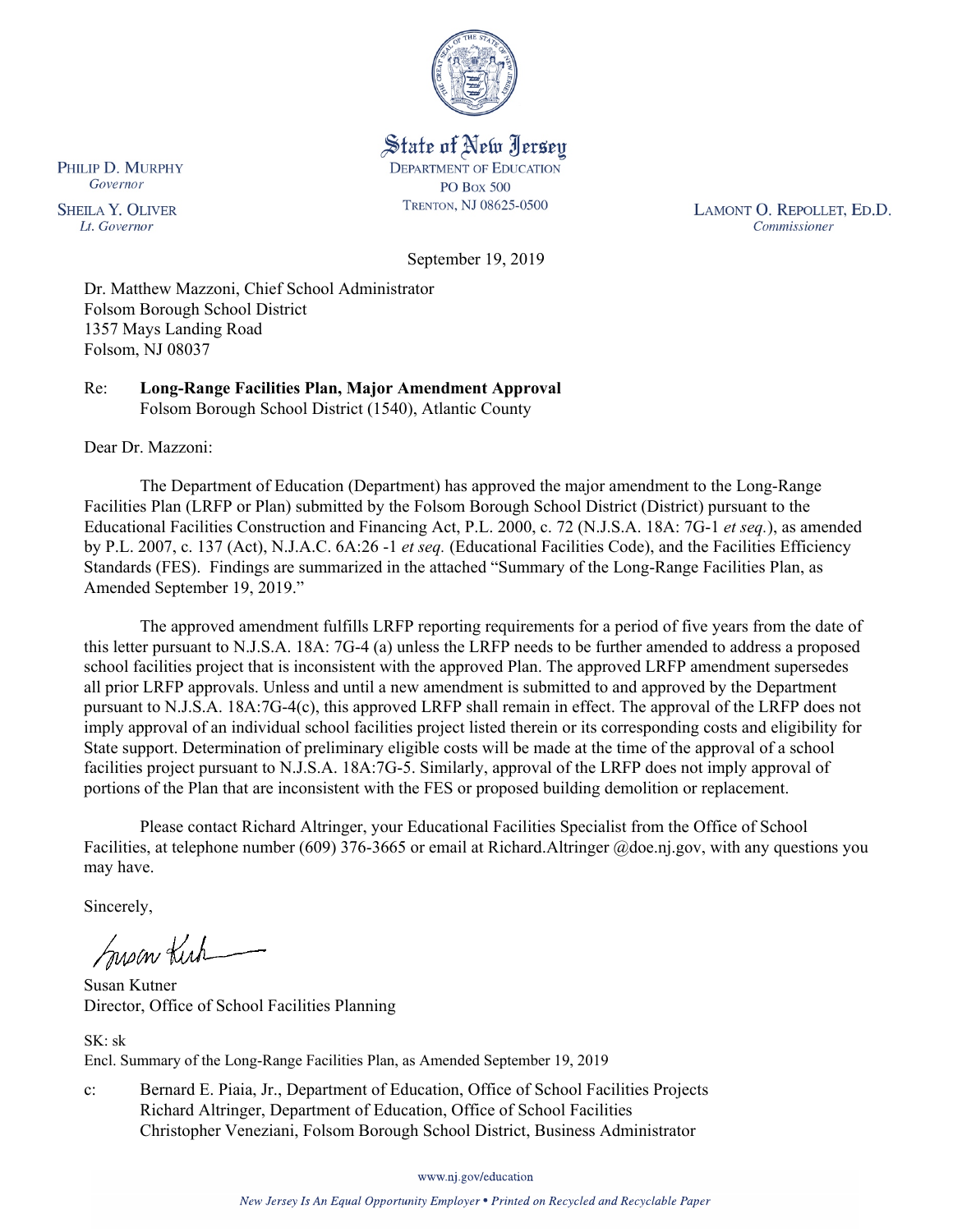# **Folsom Borough School District (1540) Summary of the Long-Range Facilities Plan, as Amended September 19, 2019**

The Department of Education (Department) has completed its review of the major amendment to the Long-Range Facilities Plan (LRFP or Plan) submitted by the Folsom Borough School District (District) pursuant to the Educational Facilities Construction and Financing Act, P.L. 2000, c. 72 (N.J.S.A. 18A: 7G-1 *et seq.*), as amended by P.L. 2007, c. 137 (Act), N.J.A.C. 6A:26-1 et seq. (Educational Facilities Code), and the Facilities Efficiency Standards (FES).

The following provides a summary of the District's approved amended LRFP. The summary is based on the standards set forth in the Act, the Educational Facilities Code, the FES, District-reported information in the Department's LRFP reporting system, and supporting documentation. The referenced reports in *italic* text are standard reports available on the Department's LRFP website.

### **1. Inventory Overview**

The District is classified as a Regular Operating District (ROD) for funding purposes. It provides services for students in grades PK-8 and is a New Jersey School Choice District, which provides the opportunity for non-resident students to attend at no cost to parents/guardians.

The District identified existing and proposed schools, sites, buildings, rooms, and site amenities in its LRFP. Table 1 lists the number of existing and proposed district schools, sites, and buildings. Detailed information can be found in the *School Asset Inventory Report* and the *Site Asset Inventory Report.*

**As directed by the Department, school facilities projects that have received initial approval by the Department and have been approved by the voters, if applicable, are represented as "existing" in the LRFP.** Approved projects that include new construction and/or the reconfiguration/reassignment of existing program space are as follows: n/a.

### **Table 1: Number of Schools, School Buildings, and Sites**

|                                              | <b>Existing</b> | <b>Proposed</b> |
|----------------------------------------------|-----------------|-----------------|
| Number of Schools (assigned DOE school code) |                 |                 |
| Number of School Buildings <sup>1</sup>      |                 |                 |
| Number of Non-School Buildings <sup>2</sup>  |                 |                 |
| Number of Vacant Buildings                   |                 |                 |
| Number of Sites                              |                 |                 |

*1 Includes district-owned buildings and long-term leases serving students in district-operated programs 2 Includes occupied district-owned buildings not associated with a school, such as administrative or utility buildings*

Based on the existing facilities inventory submitted by the District:

- Schools using leased buildings (short or long-term):  $n/a$
- Schools using temporary classroom units (TCUs), excluding TCUs supporting construction:  $n/a$
- Vacant/unassigned school buildings:  $n/a$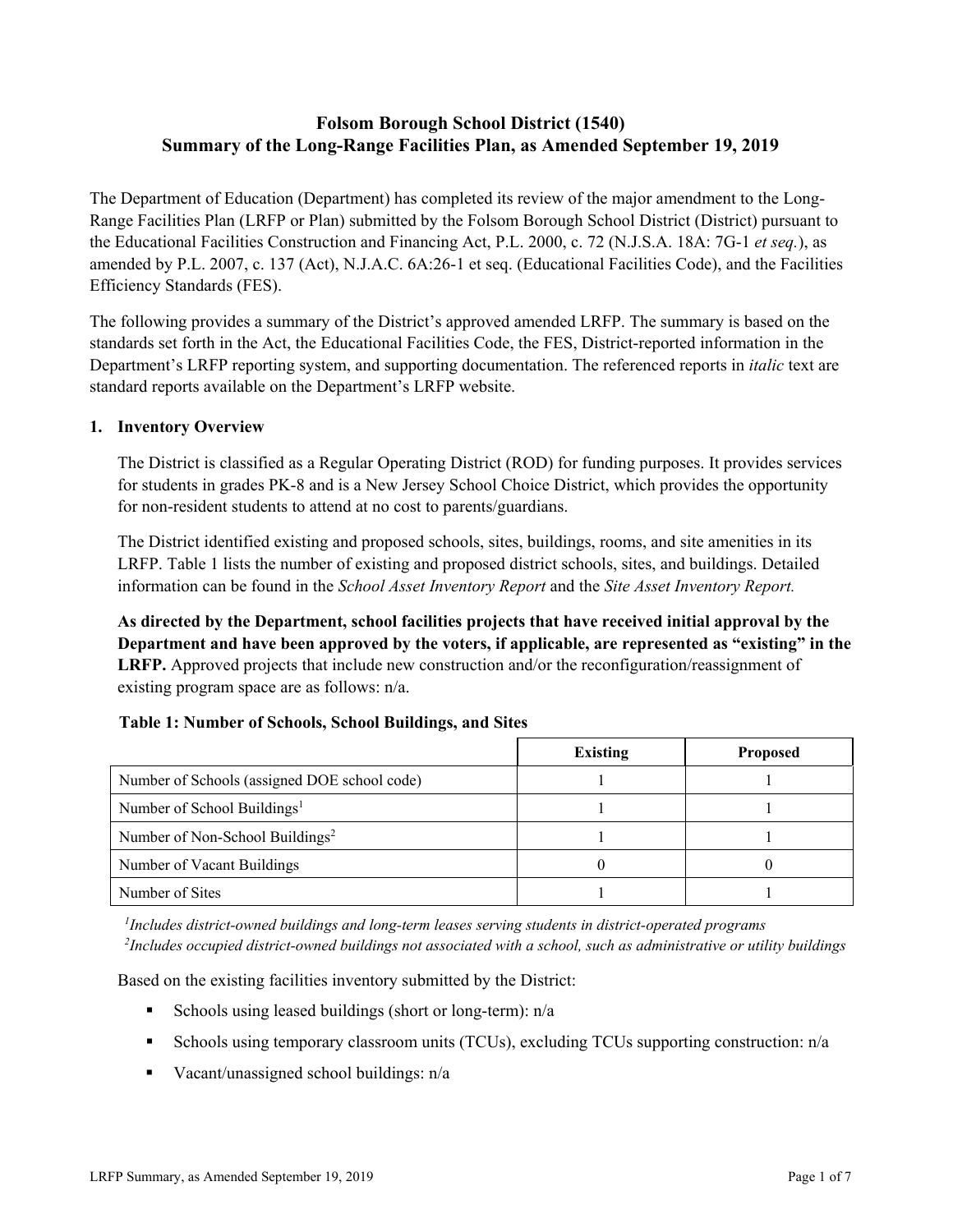**FINDINGS** The Department has determined that the proposed inventory is adequate for approval of the District's LRFP amendment. However, the LRFP determination does not imply approval of an individual school facilities project listed within the LRFP; the District must submit individual project applications for project approval.

# **2. District Enrollments**

The District determined the number of students, or "proposed enrollments," to be accommodated for LRFP planning purposes on a district-wide basis and in each school.

The Department minimally requires the submission of a standard cohort-survival projection using historic enrollment data from the Application for School State Aid (ASSA) or NJ Smart. The cohort-survival method projection method forecasts future students based upon the survival of the existing student population as it moves from grade to grade. A survival ratio of less than 1.00 indicates a loss of students, while a survival ratio of more than 1.00 indicates the class size is increasing. For example, if a survival ratio tracking first to second grade is computed to be 1.05, the grade size is increasing by 5% from one year to the next. The cohort-survival projection methodology works well for communities with stable demographic conditions. Atypical events impacting housing or enrollments, such as an economic downturn that halts new housing construction or the opening of a charter or private school, typically makes a cohort-survival projection less reliable.

### **Proposed enrollments are based on a standard cohort-survival enrollment projection.**

Adequate supporting documentation was submitted to the Department to justify the proposed enrollments. Table 2 provides a comparison of existing and projected enrollments. All totals include special education students.

|                              | <b>Existing Enrollments</b><br>2018-19 | <b>District Proposed Enrollments</b><br>2022-23 |
|------------------------------|----------------------------------------|-------------------------------------------------|
| <b>Grades</b>                |                                        |                                                 |
| PK (excl. private providers) | 16                                     | 18                                              |
| Grades K-5                   | 251                                    | 247                                             |
| Grades 6-8                   | 134                                    | 125                                             |
| Grades 9-12                  |                                        |                                                 |
| <b>Totals K-12</b>           | 401                                    | 390                                             |

### **Table 2: Enrollments**

**FINDINGS** The Department has determined the District's proposed enrollments to be acceptable for approval of the District's LRFP amendment. The Department will require a current enrollment projection at the time an application for a school facilities project is submitted incorporating the District's most recent enrollments in order to verify that the LRFP's planned capacity is appropriate for the updated enrollments.

### **3. District Practices Capacity**

Based on information provided in the room inventories, *District Practices Capacity* was calculated for each school building to determine whether adequate capacity is proposed for the projected enrollments based on district scheduling and class size practices. The capacity totals assume instructional buildings can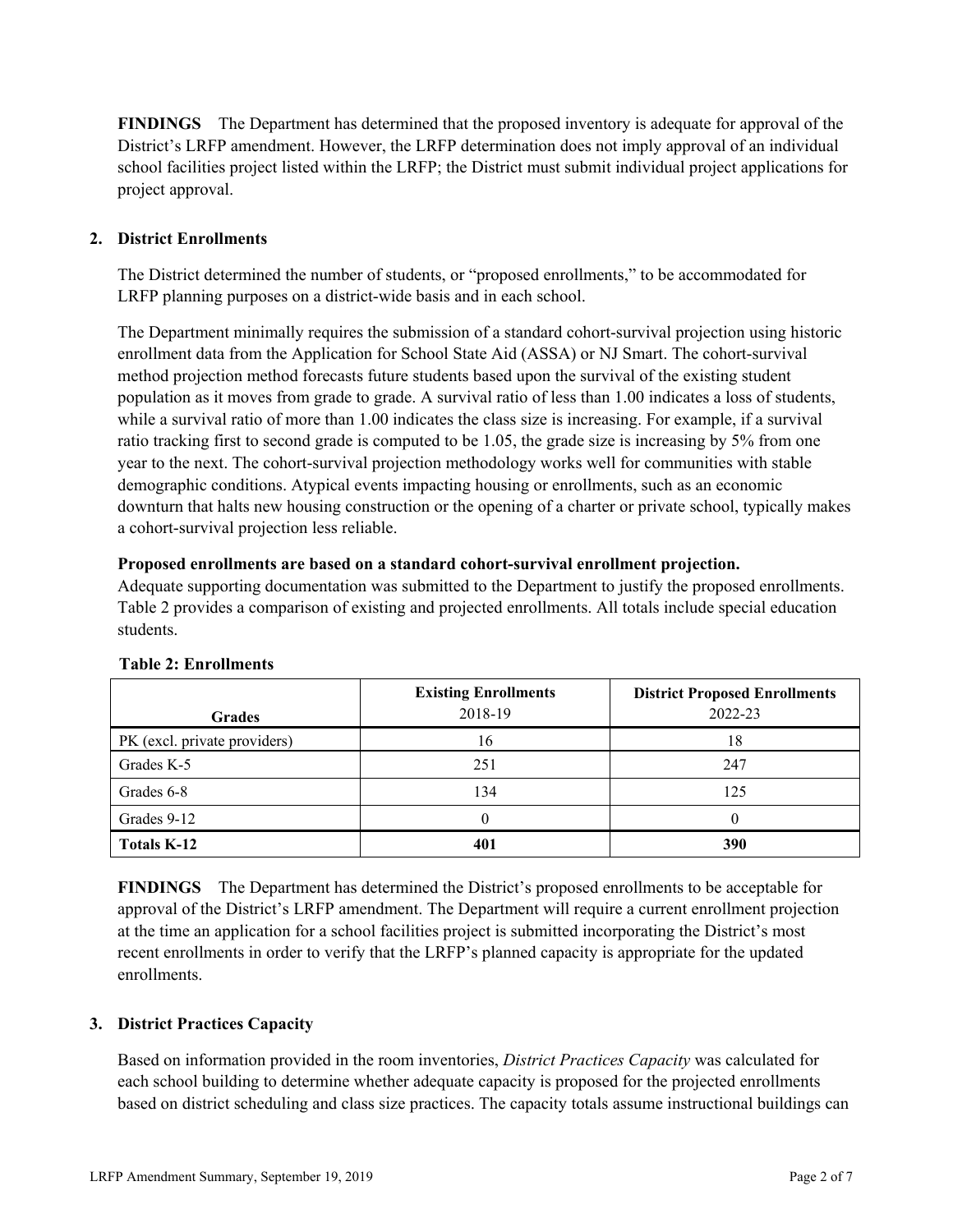be fully utilized regardless of school sending areas, transportation, and other operational issues. The calculations only consider district-owned buildings and long-term leases; short term leases and temporary buildings are excluded. A capacity utilization factor of 90% for classrooms serving grades K-8 and 85% for classrooms serving grades 9-12 is applied in accordance with the FES. No capacity utilization factor is applied to preschool classrooms.

In certain cases, districts may achieve adequate District Practices Capacity to accommodate enrollments but provide inadequate square feet per student in accordance with the FES, resulting in educational adequacy issues and "Unhoused Students." Unhoused students are considered in the "Functional Capacity" calculations used to determine potential State support for school facilities projects and are analyzed in Section 4.

Table 3 provides a summary of proposed enrollments and existing and proposed District-wide capacities. Detailed information can be found in the LRFP website reports titled *FES and District Practices Capacity Report, Existing Rooms Inventory Report, and Proposed Rooms Inventory Report.*

| <b>Grades</b>          | <b>Proposed</b><br><b>Enrollments</b> | <b>Existing</b><br><b>District</b><br><b>Practices</b><br>Capacity | <b>Existing</b><br>Deviation* | <b>Proposed</b><br><b>District</b><br><b>Practices</b><br>Capacity | <b>Proposed</b><br>Deviation* |
|------------------------|---------------------------------------|--------------------------------------------------------------------|-------------------------------|--------------------------------------------------------------------|-------------------------------|
| Elementary (PK-5)      | 265                                   | 251.37                                                             | $-13.63$                      | 251.37                                                             | $-13.63$                      |
| Middle $(6-8)$         | 125                                   | 117.62                                                             | $-6.38$                       | 117.62                                                             | $-6.38$                       |
| High $(9-12)$          | $\theta$                              | 0.00                                                               | 0.00                          | 0.00                                                               | 0.00                          |
| <b>District Totals</b> | 390                                   | 368.99                                                             | $-19.01$                      | 368.99                                                             | $-20.00$                      |

**Table 3: District Practices Capacity Analysis**

*\* Positive numbers signify surplus capacity; negative numbers signify inadequate capacity. Negative values for District Practices capacity are acceptable for approval if proposed enrollments do not exceed 100% capacity utilization.*

Considerations:

- Based on the proposed enrollments and existing room inventories, the District is projected to have inadequate capacity for the following grade groups, assuming all school buildings can be fully utilized: n/a
- Adequate justification has been provided by the District if the proposed capacity for a school significantly deviates from the proposed enrollments. Generally, surplus capacity is acceptable for LRFP approval if additional capacity is not proposed through new construction.

**FINDINGS**The Department has determined that proposed District capacity, in accordance with the proposed enrollments, is adequate for approval of the District's LRFP amendment. The Department will require a current enrollment projection at the time an application for a school facilities project is submitted, incorporating the District's most recent Fall Enrollment Report, in order to verify that the LRFP's planned capacity meets the District's updated enrollments.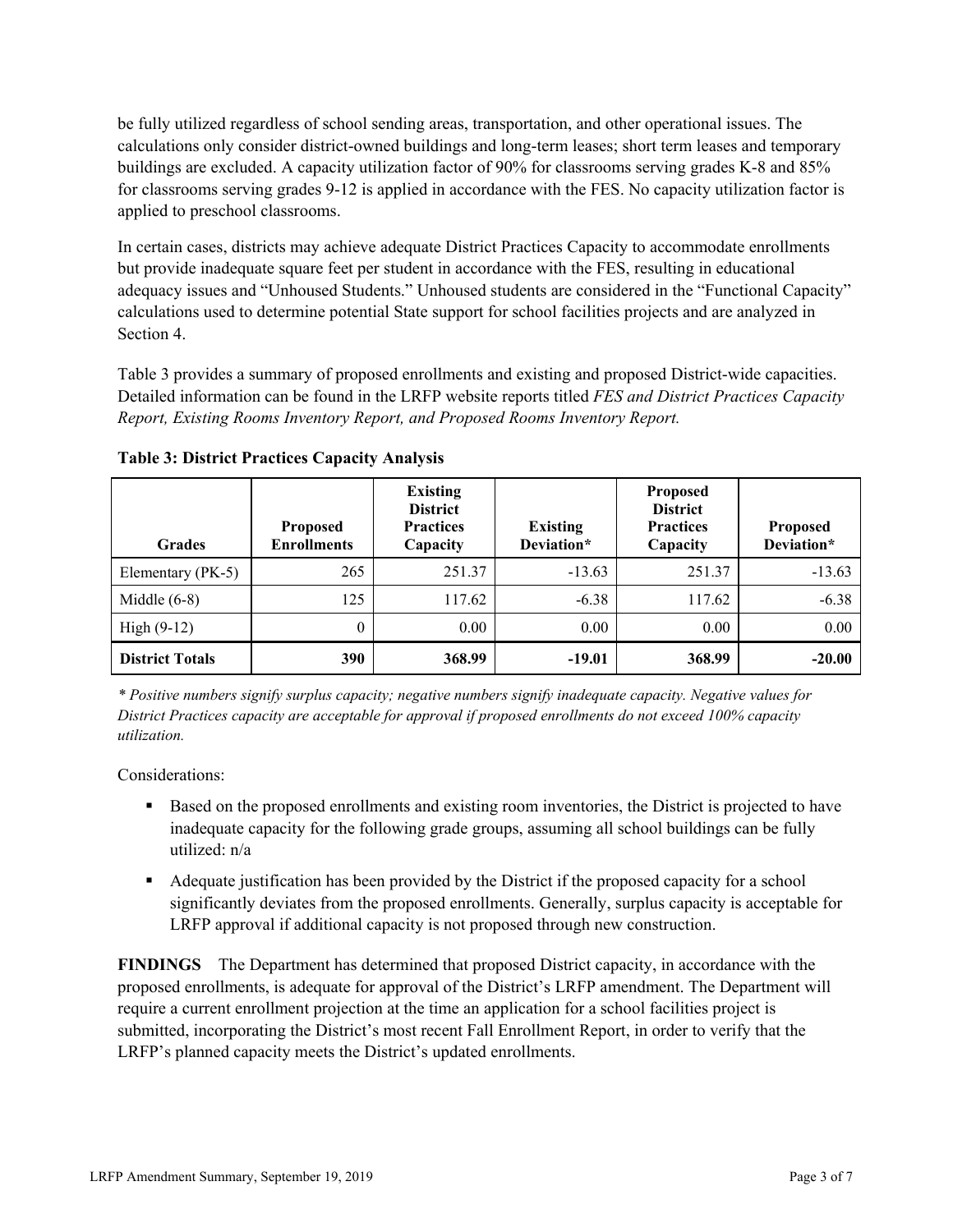### **4. New Construction Funding Eligibility**

*Functional Capacity* was calculated and compared to the proposed enrollments to provide a preliminary estimate of Unhoused Students and new construction funding eligibility.

*Functional Capacity* is the adjusted gross square footage of a school building *(total gross square feet minus excluded space)* divided by the minimum area allowance per full-time equivalent student for the grade level contained therein. *Unhoused Students* is the number of students projected to be enrolled in the District that exceeds the Functional Capacity of the District's schools pursuant to N.J.A.C. 6A:26-2.2(c). *Excluded Square Feet* includes (1) square footage exceeding the FES for any pre-kindergarten, kindergarten, general education, or self-contained special education classroom; (2) grossing factor square footage *(corridors, stairs, mechanical rooms, etc.)* that exceeds the FES allowance, and (3) square feet proposed to be demolished or discontinued from use. Excluded square feet may be revised during the review process for individual school facilities projects.

Table 4 provides a preliminary assessment of the Functional Capacity, Unhoused Students, and Estimated Maximum Approved Area for Unhoused Students for each FES grade group. The calculations exclude temporary facilities and short-term leased buildings. School buildings proposed for whole or partial demolition or reassignment to a non-school use are excluded from the calculations pending project application review. If a building is proposed to be reassigned to a different school, the square footage is applied to the proposed grades after reassignment. Buildings that are not assigned to a school are excluded from the calculations. In addition, only preschool students eligible for state funding (former ECPA students) are included. Detailed information concerning the calculations can be found in the *Functional Capacity and Unhoused Students Report* and the *Excluded Square Footage Report.*

|                                                | <b>PK/K-5</b> | $6 - 8$  | $9-12$   | <b>Total</b> |
|------------------------------------------------|---------------|----------|----------|--------------|
| PK Eligible Students/K-12 Proposed Enrollments | 265           | 125      | $\Omega$ |              |
| FES Area Allowance (SF/student)                | 125.00        | 134.00   | 151.00   |              |
| <b>Prior to Completion of Proposed Work:</b>   |               |          |          |              |
| <b>Existing Gross Square Feet</b>              | 39,176        | 18,331   | $\theta$ | 57,507       |
| Adjusted Gross Square Feet                     | 39,048        | 18,271   | $\theta$ | 57,319       |
| <b>Adjusted Functional Capacity</b>            | 305.37        | 142.89   | 0.00     |              |
| Unhoused Students                              | 0.00          | 0.00     | 0.00     |              |
| Est. Max. Area for Unhoused Students           | 0.00          | 0.00     | 0.00     |              |
| <b>After Completion of Proposed Work:</b>      |               |          |          |              |
| Gross Square Feet                              | 39,176        | 18,331   | $\Omega$ | 57,507       |
| New Gross Square Feet                          | 0             | $\theta$ | $\theta$ | $\theta$     |
| <b>Adjusted Gross Square Feet</b>              | 39,048        | 18,271   | $\theta$ | 57,319       |
| Functional Capacity                            | 305.37        | 142.89   | 0.00     |              |
| Unhoused Students after Construction           | 0.00          | 0.00     | 0.00     |              |
| Est. Max. Area Remaining                       | 0.00          | $\theta$ | $\Omega$ |              |

### **Table 4: Estimated Maximum Approved Area for Unhoused Students**

Facilities used for non-instructional or non-educational purposes are ineligible for State support under the Act. However, projects for such facilities shall be reviewed by the Department to determine whether they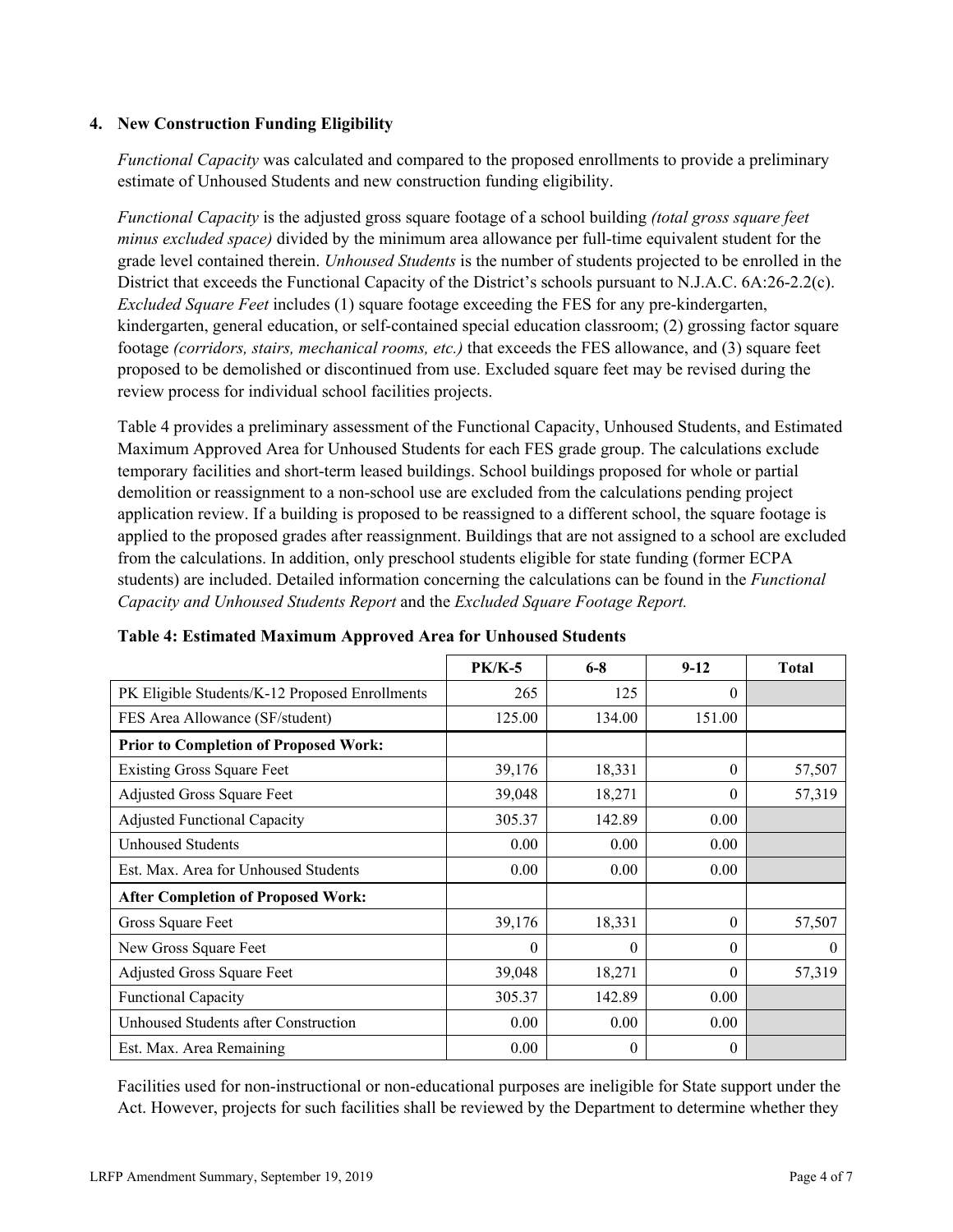are consistent with the District's LRFP and whether the facility, if it is to house students (full or part time) conforms to educational adequacy requirements. These projects shall conform to all applicable statutes and regulations.

Estimated costs represented in the LRFP by the District are for capital planning purposes only. The estimates are not intended to represent preliminary eligible costs or final eligible costs of approved school facilities projects.

Considerations:

- The District does not have approved projects pending completion, as noted in Section 1, that impact the Functional Capacity calculations.
- The Functional Capacity calculations *exclude* square feet proposed for demolition or discontinuation for the following FES grade groups and school buildings pending a feasibility study and project review: n/a.
- Based on the preliminary assessment, the District has Unhoused Students prior to the completion of proposed work for the following FES grade groups: n/a.
- New construction is proposed for the following FES grade groups:  $n/a$ .
- **Proposed new construction exceeds the estimated maximum area allowance for Unhoused** Students prior to the completion of the proposed work for the following grade groups: n/a.
- The District, based on the preliminary LRFP assessment, will not have Unhoused Students after completion of the proposed LRFP work. If the District is projected to have Unhoused Students, adequate justification has been provided to confirm educational adequacy in accordance with Section 6 of this determination.

**FINDINGS** Functional Capacity and Unhoused Students calculated in the LRFP are preliminary estimates. Preliminary Eligible Costs (PEC) and Final Eligible Costs (FEC) will be included in the review process for specific school facilities projects. A feasibility study undertaken by the District is required if building demolition or replacement is proposed per N.J.A.C. 6A:26-2.3(b)(10).

### **5. Proposed Work**

The District assessed program space, capacity, and physical plant deficiencies to determine corrective actions. Capital maintenance, or *"system actions,"* address physical plant deficiencies due to operational, building code, and /or life cycle issues. Inventory changes, or *"inventory actions,*" add, alter, or eliminate sites, site amenities, buildings, and/or rooms.

The Act (N.J.S.A. 18A:7G-7b) provides that all school facilities shall be deemed suitable for rehabilitation unless a pre-construction evaluation undertaken by the District demonstrates to the satisfaction of the Commissioner that the structure might pose a risk to the safety of the occupants even after rehabilitation or that rehabilitation is not cost-effective. Pursuant to N.J.A.C. 6A:26-2.3(b)(10), the Commissioner may identify school facilities for which new construction is proposed in lieu of rehabilitation for which it appears from the information presented that new construction is justified, provided, however, that for such school facilities so identified, the District must submit a feasibility study as part of the application for the specific school facilities project. The cost of each proposed building replacement is compared to the cost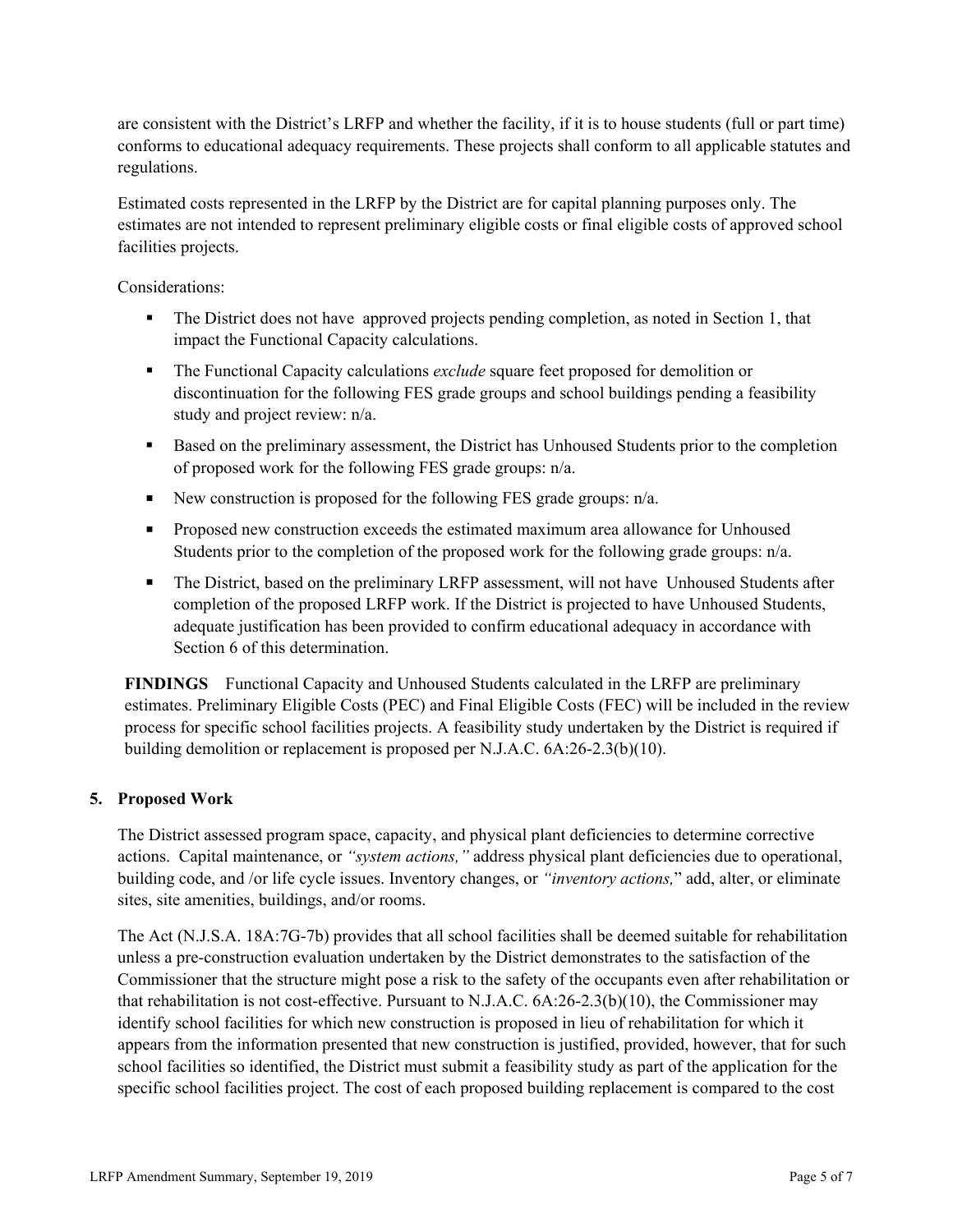of additions or rehabilitation required to eliminate health and safety deficiencies and to achieve the District's programmatic model.

Table 5 lists the scope of work proposed for each school based on the building(s) serving their student population. Detailed information can be found in the LRFP website reports titled *"School Asset Inventory," "LRFP Systems Actions Summary," and "LRFP Inventory Actions Summary."*

With the completion of the proposed work, the following schools are proposed to be eliminated: n/a; the following schools are proposed to be added: n/a.

| <b>Proposed Scope of Work</b>                                                                  | <b>Applicable Schools</b>      |
|------------------------------------------------------------------------------------------------|--------------------------------|
| Renovation only (no new construction)                                                          |                                |
| System actions only (no inventory actions)                                                     | Folsom Elementary School (050) |
| Existing inventory actions only (no systems actions)                                           | n/a                            |
| Systems and inventory changes                                                                  | n/a                            |
| <b>New construction</b>                                                                        |                                |
| Building addition only (no systems or existing inventory actions)                              | n/a                            |
| Renovation and building addition (system, existing inventory,<br>and new construction actions) | n/a                            |
| New building on existing site                                                                  | n/a                            |
| New building on new or expanded site                                                           | n/a                            |
| Site and building disposal (in addition to above scopes)                                       |                                |
| Partial building demolition                                                                    | n/a                            |
| Whole building demolition                                                                      | n/a                            |
| Site and building disposal or discontinuation of use                                           | n/a                            |

### **Table 5. School Building Scope of Work**

**FINDINGS** The Department has determined that the proposed work is adequate for approval of the District's LRFP amendment. However, Department approval of proposed work in the LRFP does not imply the District may proceed with a school facilities project. The District must submit individual project applications with cost estimates for Department project approval. Both school facilities project approval and other capital project review require consistency with the District's approved LRFP.

# **6. Proposed Room Inventories and the Facilities Efficiency Standards**

The District's proposed school buildings were evaluated to assess general educational adequacy in terms of compliance with the FES area allowance pursuant to N.J.A.C. 6A:26-2.2 and 2.3.

District schools are not proposed to provide less square feet per student than the FES after the completion of proposed work as indicated in Table 5.

**FINDINGS** The Department has determined that the District's proposed room inventories are adequate for LRFP approval. If school(s) are proposed to provide less square feet per student than the FES area allowance, the District has provided justification indicating that the educational adequacy of the facility will not be adversely affected and has been granted an FES waiver by the Department pending project submission and review. This determination does not include an assessment of eligible square feet for State